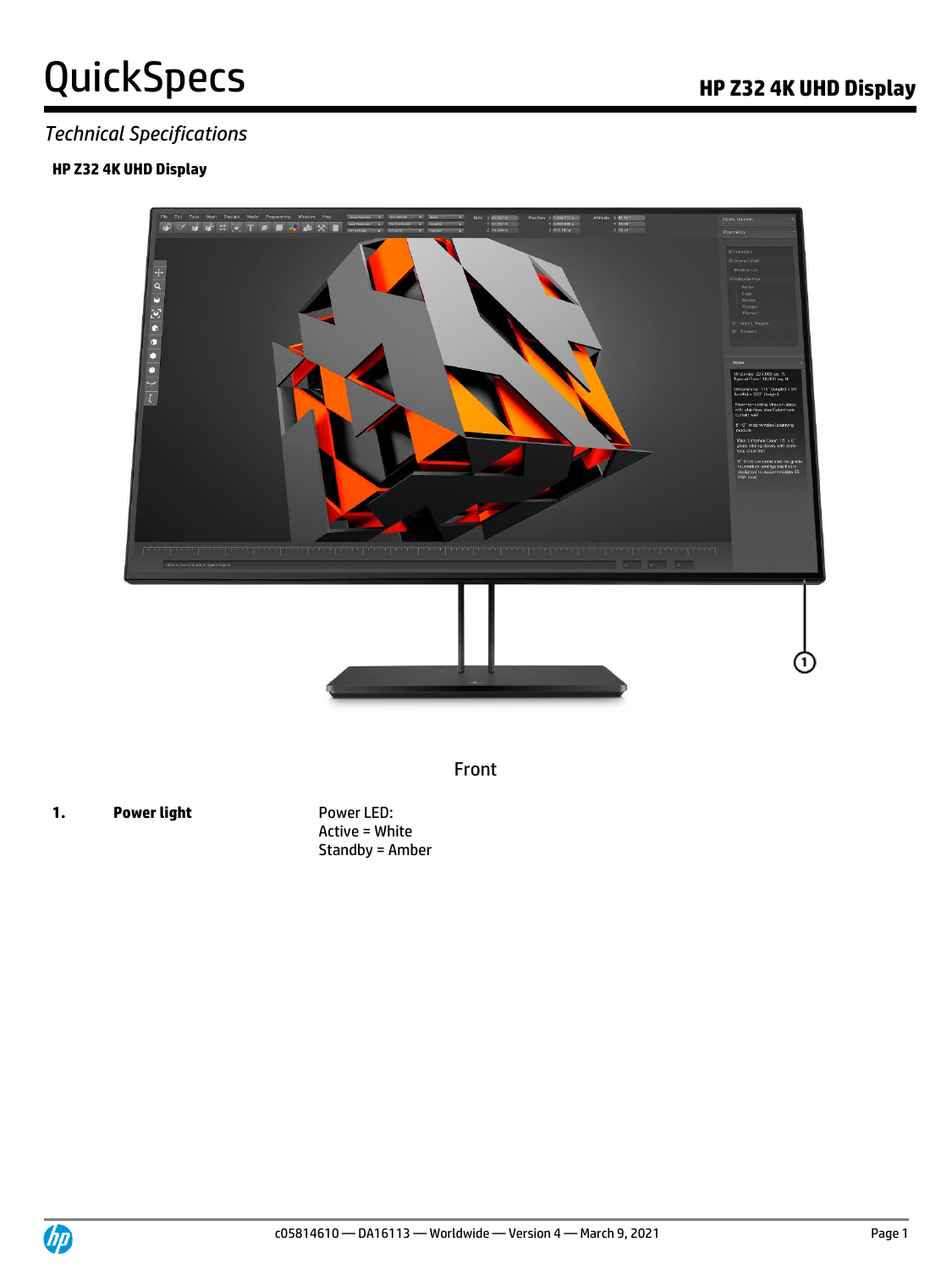# QuickSpecs **Manufature Controller Controller Controller Controller Controller Controller Properties Area Controller**

### *Technical Specifications*

#### **HP Z32 4K UHD Display**



- **1. Function buttons**
- **2. Power button**
- **3. Master power switch**
- **4. Power connector**
- **5. VESA release button**
- **6. HDMI port**
- **7. Mini DisplayPort™**
- **8. DisplayPort™**
- **9. Audio-out jack**
- **10. USB Type-C™ port (upstream)**
- **11. USB Type-A ports (2) (downstream)**
- **12. Security cable slot**
- **13. USB Type-A port (downstream)**
- **14. USB Type-C™ 3.1 port (downstream)**

**NOTE:** The USB Type-C™ upstream port can function as a DisplayPort audio/video input, as a USB 3.0 upstream connection, or it can be used to deliver up to 65 watts of power to a device. See Power Output section below for specifications.

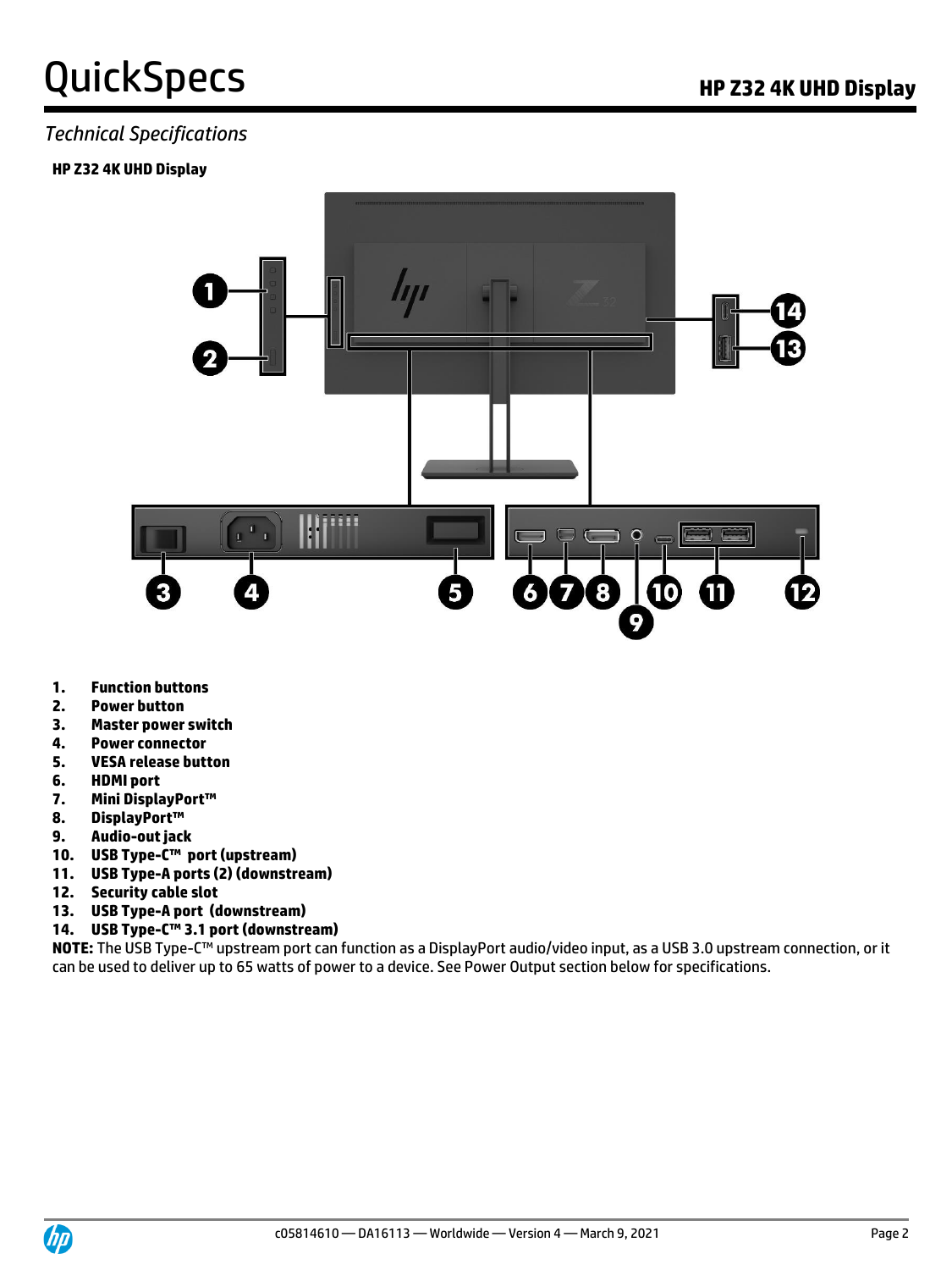| <b>Panel Specifications*</b> | <b>Display Size (Diagonal)</b><br><b>Display Panel Type</b>                   | 31.5-inch<br><b>IPS</b>                                                                               |
|------------------------------|-------------------------------------------------------------------------------|-------------------------------------------------------------------------------------------------------|
|                              | <b>Micro-Edge Bezel</b>                                                       | Yes, 4 sided                                                                                          |
|                              | <b>Native Resolution/Timing</b>                                               | 3840 x 2160 @ 60 Hz                                                                                   |
|                              | <b>Panel Bit Depth</b>                                                        | 10bit $(8 + 2$ FRC)                                                                                   |
|                              | <b>Aspect Ratio</b>                                                           | 16:9                                                                                                  |
|                              | <b>Brightness - Typical</b>                                                   | 350 cd/ $m2$                                                                                          |
|                              | <b>Static Contrast Ratio - Typical</b>                                        | 1,300:1                                                                                               |
|                              | <b>Dynamic Contrast Ratio - Typical</b>                                       | 5,000,000:1                                                                                           |
|                              |                                                                               | NOTE: Dynamic Contrast Ratios during video playback only, depending on series of frames or time       |
|                              | duration.                                                                     |                                                                                                       |
|                              | <b>Pixel Pitch</b>                                                            | $0.18159(H)$ mm x 0.18159(V)mm                                                                        |
|                              | <b>Pixels Per Inch (PPI)</b>                                                  | 140                                                                                                   |
|                              | <b>Backlight Lamp Life (to half brightness -</b>                              | 30k hours minimum                                                                                     |
|                              | in hours)                                                                     |                                                                                                       |
|                              | <b>Anti-Glare Panel</b>                                                       | Yes                                                                                                   |
|                              | <b>Response Time - Typical</b>                                                | 14ms Gray to Gray                                                                                     |
|                              |                                                                               | NOTE: Product default is 14ms response time and can be adjusted to as low as 6ms in the display menu. |
|                              |                                                                               | All performance specifications represent the typical specifications provided by HP's component        |
|                              | manufacturers; actual performance may vary either higher or lower.            | $178^\circ$                                                                                           |
|                              | <b>Horizontal Viewing Angle</b>                                               |                                                                                                       |
|                              | (typical CR>10)                                                               | $178^\circ$                                                                                           |
|                              | <b>Vertical Viewing Angle (typical CR&gt;10)</b><br>Panel Active Area (w x h) | 697.3056 x 392.2344 mm                                                                                |
|                              |                                                                               |                                                                                                       |
|                              | <b>Preset Graphic Modes/Supported</b><br><b>Resolutions</b>                   | 640×480 @60Hz<br>720×400 @70Hz                                                                        |
|                              |                                                                               | 800×600 @60Hz                                                                                         |
|                              |                                                                               | 720×480 @60Hz                                                                                         |
|                              |                                                                               | 1024×768 @60Hz                                                                                        |
|                              |                                                                               | 1280×720 @60Hz                                                                                        |
|                              |                                                                               | 1280×768@60Hz                                                                                         |
|                              |                                                                               | 1280×800 @60Hz                                                                                        |
|                              |                                                                               | 1280×1024 @60Hz                                                                                       |
|                              |                                                                               | 1440×900 @60Hz                                                                                        |
|                              |                                                                               | 1600×900 @60Hz                                                                                        |
|                              |                                                                               | 1600×1200@60Hz                                                                                        |
|                              |                                                                               | 1680×1050@60Hz                                                                                        |
|                              |                                                                               | 1920×1080@60Hz                                                                                        |
|                              |                                                                               | 1920×1200@60Hz                                                                                        |
|                              |                                                                               | 2560×1440 @60Hz                                                                                       |
|                              |                                                                               | 2560×1600@60Hz                                                                                        |
|                              |                                                                               | 3840×2160@30Hz                                                                                        |
|                              |                                                                               | 3840×2160 @60Hz                                                                                       |
|                              | <b>Maximum Resolution</b>                                                     | 3840 x 2160 @ 60 Hz                                                                                   |
|                              | <b>Recommended Resolution</b>                                                 | 3840 x 2160 @ 60 Hz                                                                                   |
|                              | <b>Vertical Scan Range</b>                                                    | 29-60 Hz                                                                                              |
|                              | <b>Horizontal Scan Range</b>                                                  | 28-135 kHz                                                                                            |
|                              | <b>Maximum Pixel Clock Speed</b>                                              | 533.25 MHz                                                                                            |
|                              |                                                                               | *All performance specifications represent the typical specifications provided by HP's component       |
|                              | manufacturers; actual performance may vary either higher or lower.            |                                                                                                       |
| <b>Color Gamut Coverage</b>  | <b>sRGB</b>                                                                   | 99% sRGB                                                                                              |
|                              | <b>BT.709</b>                                                                 | 100%                                                                                                  |
|                              |                                                                               |                                                                                                       |
| <b>Color Management</b>      | <b>Factory Color Calibrated</b>                                               | Yes                                                                                                   |
|                              | <b>Factory Color Presets</b>                                                  | <b>BT.709, sRGB</b>                                                                                   |
|                              |                                                                               |                                                                                                       |

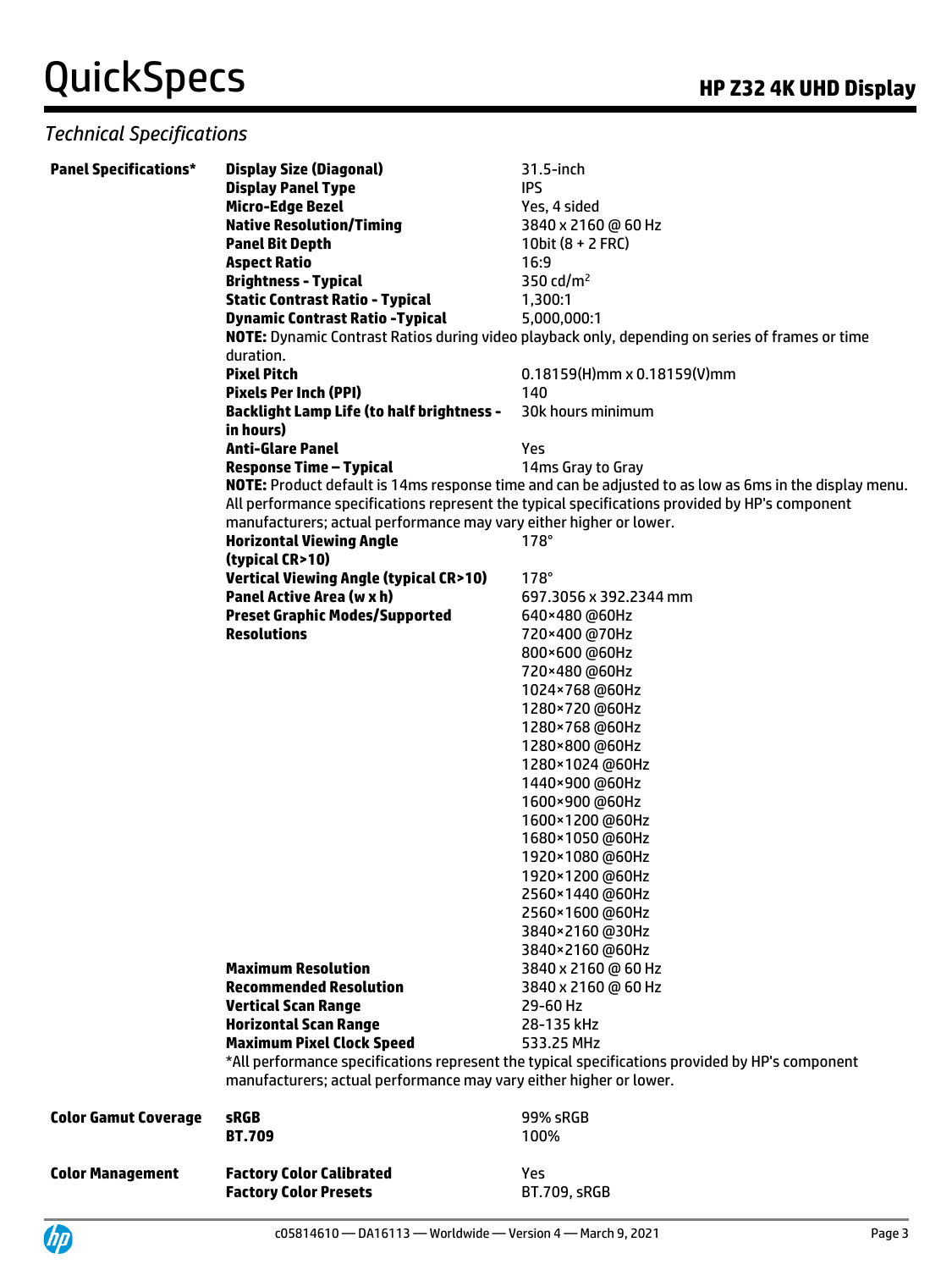|                               | <b>Default Color Temperature</b>                     | <b>D65</b>                                                  |
|-------------------------------|------------------------------------------------------|-------------------------------------------------------------|
|                               | <b>Low Blue Light Modes</b>                          | <b>Yes</b>                                                  |
|                               | <b>RGB Channel Adjust</b>                            | Yes, Gain                                                   |
|                               |                                                      |                                                             |
| <b>Monitor Specifications</b> | <b>Exterior Color of Monitor Bezel &amp; Stand</b>   | <b>Black Pearl</b>                                          |
|                               | Plug & Play                                          | Yes                                                         |
|                               | <b>Tilt</b>                                          | Yes, -5° to +20°                                            |
|                               | <b>Swivel</b>                                        | Yes, 90°                                                    |
|                               | <b>Height Adjustment Range</b>                       | Yes, 120 mm                                                 |
|                               | <b>VESA Mounting</b>                                 | Yes 100 mm with integrated mount                            |
|                               | <b>Security Lock Ready</b><br><b>Detachable Base</b> | Yes                                                         |
|                               |                                                      | Yes, ships detached                                         |
|                               | <b>Warranty</b>                                      | 3/3/0<br>Yes                                                |
|                               | <b>Zero Bright Dot Guarantee</b>                     |                                                             |
| On Screen Display             | <b>On Screen Display User Controls</b>               | Brightness, Contrast, Color Control, Input Control, Image   |
| (0SD)                         |                                                      | Control, PIP Control, Power Control, Menu Control,          |
|                               |                                                      | Management, Information, Exit                               |
|                               | <b>Monitor Control Buttons or Switches</b>           | Menu, Viewing Modes, Information, Next Active Input,        |
|                               |                                                      | Power                                                       |
|                               | <b>User-Assignable Function Buttons</b>              | Yes, 3                                                      |
|                               | Languages                                            | 10 (English, Spanish, German, French, Italian, Netherlands, |
|                               |                                                      | Portuguese, Japanese, T-Chinese and S-Chinese)              |
|                               |                                                      |                                                             |
| <b>Connector Types</b>        | DisplayPort™                                         | 1 DisplayPort™ 1.2                                          |
|                               | Mini-DisplayPort™                                    | 1 Mini DisplayPort™ 1.2                                     |
|                               | <b>HDMI</b>                                          | 1 HDMI 2.0                                                  |
|                               | <b>USB Type-C™</b>                                   | 2, 1 upstream (rear) and 1 downstream (side)                |
|                               | <b>HDCP</b> support                                  | Yes, HDCP 1.4 for DisplayPort™ and HDCP 2.2 for HDMI        |
|                               | <b>Audio Output</b>                                  | 1 Line out                                                  |
|                               |                                                      |                                                             |
| <b>USB Port</b>               | <b>USB Version</b>                                   | 3.0                                                         |
| <b>Specifications</b>         | <b>USB Hub</b>                                       | Yes                                                         |
|                               | <b>Downstream Ports</b>                              | 3 USB-A downstream ports                                    |
|                               | <b>Fast Charging USB Ports</b>                       | 3 Ports                                                     |
|                               | <b>Power Output Maximum</b>                          | 7.5W (BC1.2)                                                |
|                               |                                                      |                                                             |
| <b>USB-Type C™ Port</b>       | <b>USB-Type C™ Version</b>                           | USB 3.1 Gen1 / 5 Gbps                                       |
| <b>Specifications</b>         | Downstream USB-Type C™ Ports                         | 1 Port                                                      |
|                               | Upstream USB-Type C™ Ports                           | 1 Port                                                      |
|                               | <b>Video Support</b>                                 | Rear: USB-C™ Alt mode - DisplayPort™ 1.2                    |
|                               |                                                      | Rear: 5V/3A, 9V/3A, 10V/5A, 12V/5A                          |
|                               | <b>Power Output</b>                                  | 15V/4.33A, 20V/3.25A                                        |
|                               |                                                      | Side: 5V/1.5A; 5V/3A<br>Rear: 65W Max                       |
|                               | <b>Power Output Maximum</b>                          | Side: 15W Max                                               |
|                               |                                                      |                                                             |
| <b>Power &amp; Operating</b>  | <b>Power Supply</b>                                  | Internal                                                    |
| <b>Specs</b>                  | <b>Input Power</b>                                   | 100 - 240 VAC 50/60 Hz                                      |
|                               | <b>Power Consumption - Maximum</b>                   | 185W                                                        |
|                               | <b>Energy Saving/Standby Mode</b>                    | 0.5W                                                        |
|                               | <b>Power Consumption - Typical</b>                   | 70W                                                         |
|                               | <b>Power cable length</b>                            | $1,9$ m (6.2 ft)                                            |
|                               |                                                      |                                                             |
| <b>Special Features</b>       | Picture-in-Picture, Picture-by-Picture               | Yes, 2 PIP/PBP                                              |
|                               | <b>Remote Manageability</b>                          | No                                                          |

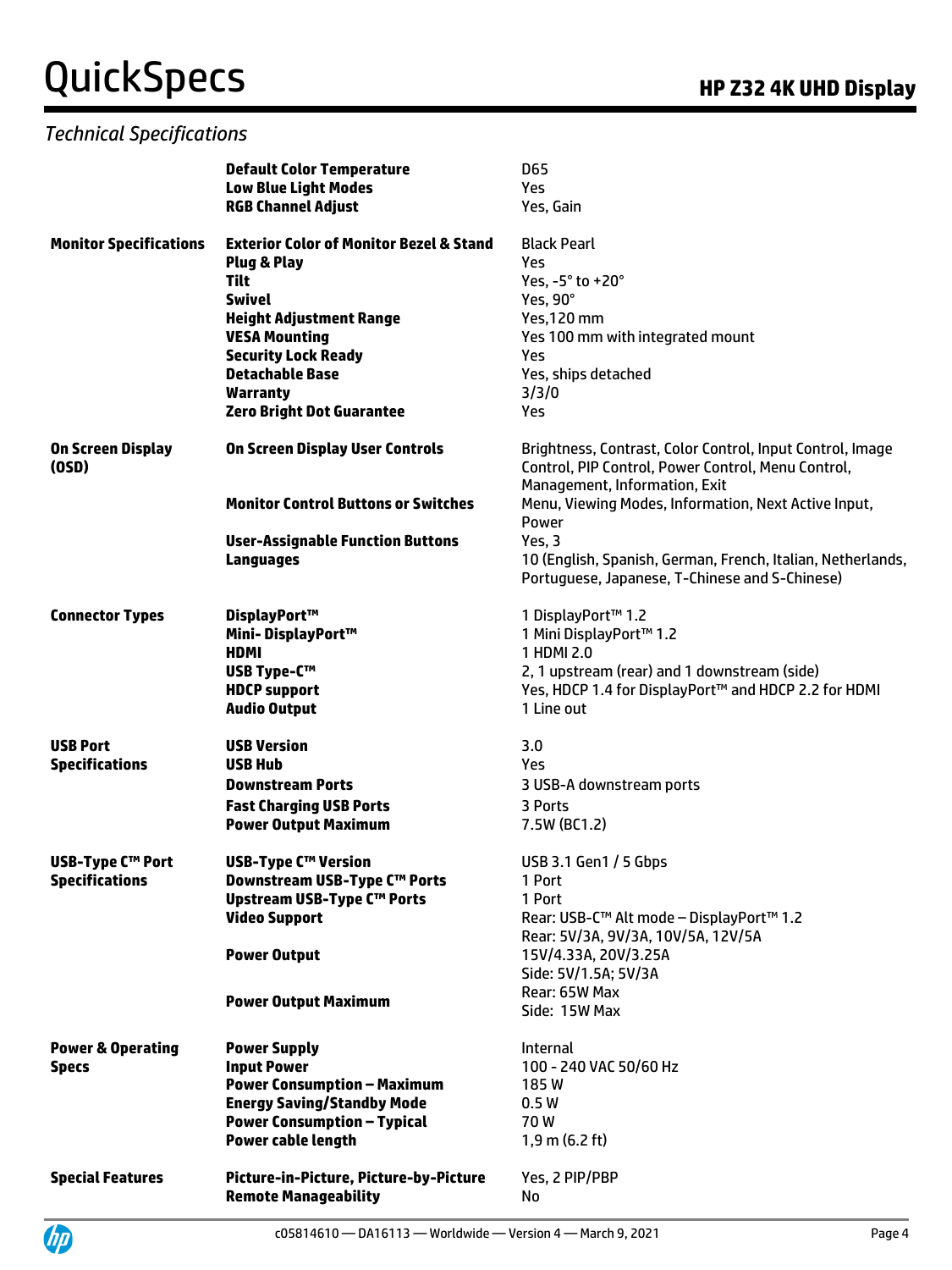| <b>ENERGY STAR® Data</b>    | <b>Operational Mode at 100 VAC</b>                        | 32.58W                                                                                                                |
|-----------------------------|-----------------------------------------------------------|-----------------------------------------------------------------------------------------------------------------------|
|                             | <b>Operational Mode at 115 VAC</b>                        | 32.65 W                                                                                                               |
|                             | <b>Operational Mode at 230 VAC</b>                        | 31.44W                                                                                                                |
| <b>EU Energy Efficiency</b> | <b>On-mode Power Consumption</b>                          | 45W                                                                                                                   |
| <b>Class (ERP Lot-5)</b>    | <b>Annual Power Consumption</b>                           | 66 kWh                                                                                                                |
|                             | <b>Energy Efficiency Class</b>                            | G                                                                                                                     |
|                             | <b>Visible Screen Size</b>                                | 31,5"/80,0 cm Diagonal                                                                                                |
| <b>Operating Conditions</b> | <b>Operating Temperature - Celsius</b>                    | 5° to 35° C                                                                                                           |
|                             | <b>Operating Temperature - Fahrenheit</b>                 | 41° to 95° F                                                                                                          |
|                             | <b>Non-operating Temperature - Celsius</b>                | $-20^\circ$ to 60 $^\circ$ C                                                                                          |
|                             | <b>Non-operating Temperature -</b><br><b>Fahrenheit</b>   | $-4^\circ$ to 140 $^\circ$                                                                                            |
|                             | <b>Operating Humidity</b>                                 | 20% to 80% non-condensing                                                                                             |
|                             | <b>Non-operating Humidity</b>                             | 5% to 95%                                                                                                             |
|                             | <b>Operating Altitude</b>                                 | 0 to 5,000 m (16,404 ft)                                                                                              |
|                             | <b>Non-operating Altitude</b>                             | 0 to 12,192 m (0 to 40,000 ft)                                                                                        |
| <b>Environmental</b>        | Mercury-free LED display backlighting                     | Yes, Mercury-free LED backlights                                                                                      |
| <b>Features and</b>         | <b>Arsenic-Free Display Glass</b>                         | Yes                                                                                                                   |
| <b>Certifications</b>       | <b>Low Halogen</b>                                        | Yes                                                                                                                   |
|                             |                                                           | GSE HP-00011-01B, table 2 defines low-halogen (BFR,<br>CFR, PVC)                                                      |
|                             |                                                           | NOTE: External power supplies, power cords, cables and peripherals are not Low Halogen. Service parts                 |
|                             | obtained after purchase may not be Low Halogen.           |                                                                                                                       |
|                             | <b>Agency Approvals and Certifications</b>                | WW application                                                                                                        |
|                             |                                                           | CE,CB,KC/KCC/ICE/TUV-S/ISO 9241-307/                                                                                  |
|                             |                                                           | EAC/UL/PSB/ISC/CCC/CEL/CECP/SEPA/TCO/Energy<br>Star/VCCI/FCC/BSMI/WEEE                                                |
|                             | <b>Microsoft WHQL Certification</b>                       | Win 10, Win 8, Win 7                                                                                                  |
|                             | <b>ENERGY STAR<sup>®</sup> certified</b>                  | Yes, ENERY STAR® 7                                                                                                    |
|                             | <b>EPEAT<sup>®</sup> Registered</b>                       | EPEAT <sup>®</sup> 2019 Registered                                                                                    |
|                             |                                                           | NOTE: Based on US EPEAT <sup>®</sup> registration according to IEEE 1680.1-2018 EPEAT <sup>®</sup> . Status varies by |
|                             | country. Visit http://www.epeat.net for more information. |                                                                                                                       |
|                             | <b>China Energy Label</b>                                 | <b>CEL Grade 1</b>                                                                                                    |
|                             | <b>TCO Certified</b>                                      | Yes                                                                                                                   |
|                             | <b>SmartWay Transport Partnership - NA</b><br>only        | Yes (NA SKU)                                                                                                          |
|                             | <b>Contains Recycled Plastics in Back Cover</b>           | 0.35                                                                                                                  |
| <b>Contains Recycled</b>    | <b>Contains Recycled Plastics in</b>                      | 0.35                                                                                                                  |
| <b>Plastics</b>             | <b>Base/Stand</b>                                         |                                                                                                                       |
|                             | <b>Contains Recycled Plastics in Other</b>                | 17.5%                                                                                                                 |
|                             | <b>Parts</b>                                              |                                                                                                                       |
|                             | <b>Recyclable Plastics</b>                                | Back cover, Middle cover, VESA cover, Hinge cover, Base<br>top cover, Base bottom cover, Column back cover, Column    |
|                             |                                                           | front cover                                                                                                           |
|                             | <b>Recyclable Packaging (Box, packing</b><br>materials)   | Carton, Paper Board, Corner Paper                                                                                     |
|                             | <b>Product Dimensions (Unpacked with</b>                  |                                                                                                                       |
|                             | stand)                                                    |                                                                                                                       |
|                             | Metric ( $W \times D \times H$ )                          | 71.45 x 24.8 x 56.44 cm                                                                                               |
|                             | Imperial $(W \times D \times H)$                          | 28.13 x 9.76 x 22.22 in                                                                                               |

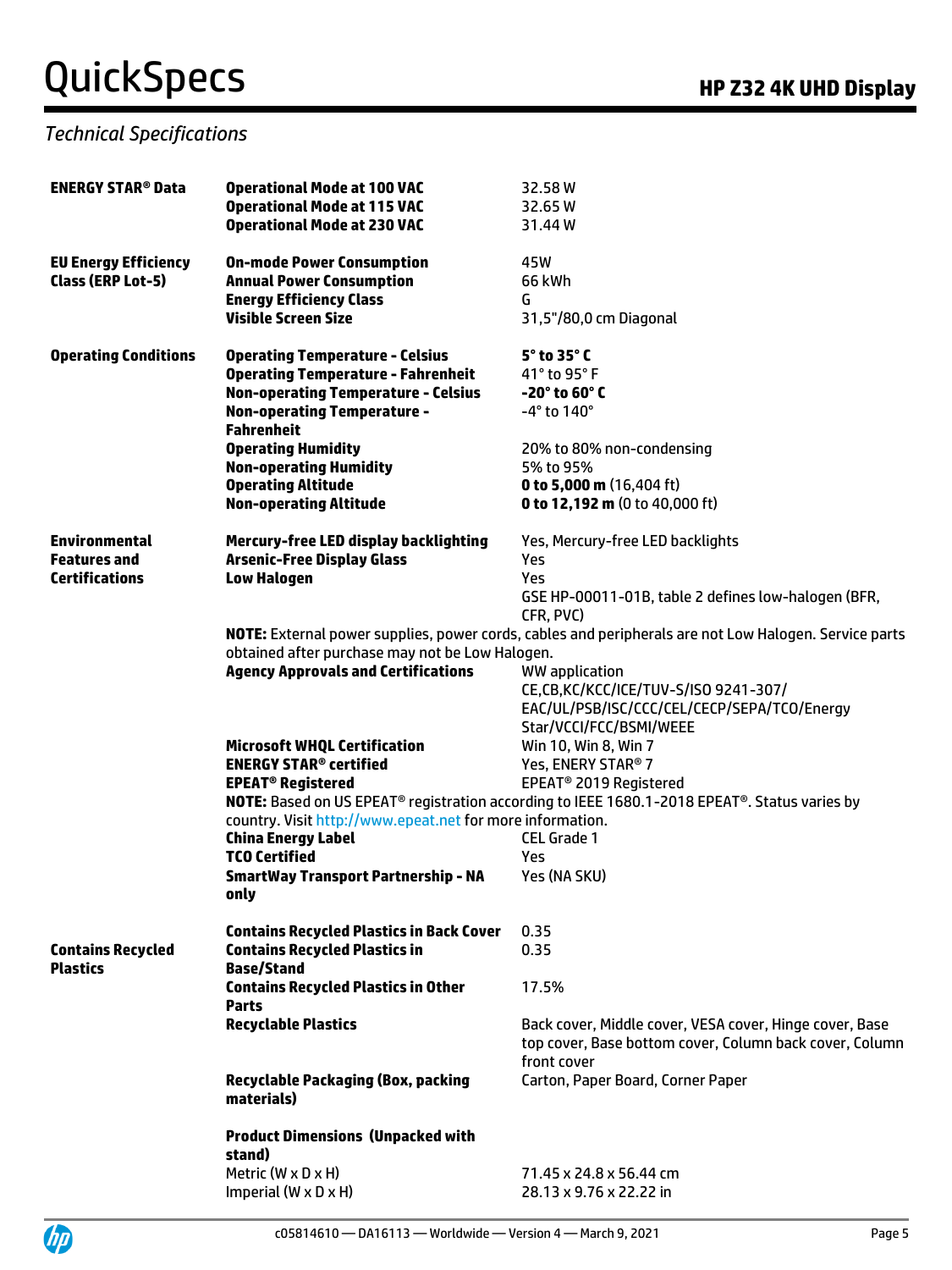| <b>Unit Product/Package</b> | <b>Product Dimensions (Packed)</b>          |                                                            |
|-----------------------------|---------------------------------------------|------------------------------------------------------------|
| <b>Specifications</b>       | Metric (W $\times$ D $\times$ H)            | 83.3 x 32.5 x 51.5 cm                                      |
|                             | Imperial $(W \times D \times H)$            | 32.8 x 12.8 x 20.3 in                                      |
|                             | <b>Display Head Dimensions (Unpacked</b>    |                                                            |
|                             | without stand)                              |                                                            |
|                             | Metric $(W \times D \times H)$              | 71.45 x 4.45 x 41.09 cm                                    |
|                             | Imperial $(W \times D \times H)$            | 29.16 x 1.752 x 16.18 in                                   |
|                             | <b>Base Area Footprint</b>                  |                                                            |
|                             | Metric ( $W \times D \times H$ )            | 300 x 248 mm                                               |
|                             | Imperial $(W \times D \times H)$            | 11.81 x 9.764 in                                           |
|                             | <b>Product Weight (Unpacked with stand)</b> |                                                            |
|                             | <b>Metric</b>                               | 12.16 kg                                                   |
|                             | Imperial                                    | 26.81 lb                                                   |
|                             | <b>Product Weight (Packed)</b>              |                                                            |
|                             | Metric                                      | 15.28 kg                                                   |
|                             | Imperial                                    | 33.69 lb                                                   |
|                             | <b>Product Weight (Head Only)</b>           |                                                            |
|                             | Metric                                      | 7.59 kg                                                    |
|                             | Imperial                                    | 16.733 lb                                                  |
|                             |                                             |                                                            |
|                             | <b>Pallet Dimensions</b>                    |                                                            |
|                             | Metric $(L \times W \times H)$              | 985 x 840 x 120 mm / 1310 x 840 x 120 mm                   |
| <b>Pallet Information</b>   | Imperial $(L \times W \times H)$            | 38.8 x 33.1 x 4.7 in / 51.6 x 33.1 x 4.7 in                |
|                             | <b>Pallet Total Weight</b>                  |                                                            |
|                             | <b>Metric</b>                               | 198.9 kg / 263.5kg                                         |
|                             | Imperial                                    | 438.1 lbs / 580.4 lbs                                      |
|                             | <b>Pallet Layers</b>                        | 4                                                          |
|                             | <b>Pallet Product per Layer</b>             | 3/4                                                        |
|                             | <b>Total Products per Pallet</b>            | 12/16                                                      |
|                             | <b>Container Load, 20-Foot</b>              | 196 units                                                  |
|                             | <b>Container Load, 40-Foot</b>              | 392 units                                                  |
|                             | <b>Container Load, 40-Foot HighQ</b>        | 392 units                                                  |
| Options <sup>1</sup>        | <b>HP B500 PC Mounting Bracket</b>          | 2DW52AA                                                    |
|                             | <b>HP UHD USB Graphics Adapter</b>          | <b>N2U81AA</b>                                             |
|                             | <b>HP Business PC Security Lock v2 Kit</b>  | N3R93AA                                                    |
|                             |                                             |                                                            |
|                             | Software included                           | <b>HP Display Assistant</b>                                |
| <b>Software Included</b>    | What's in the box?                          | AC power cord (1.9m) 6.2 ft                                |
|                             |                                             | USB C-to-A data cable (1.8m)                               |
|                             |                                             | USB-C-to-C cable (1.8m)                                    |
|                             |                                             | DP Cable (1.8m)                                            |
| <b>Accessories Included</b> |                                             |                                                            |
|                             | <b>User Guide Languages</b>                 | English, Arabic, S. Chinese, T. Chinese, Czech, Danish,    |
|                             |                                             | Dutch, Finnish, French, German, Greek, Hungarian, Italian, |
|                             |                                             | Japanese, Kazakh, Korean, Norwegian, Polish, Brazilian     |
|                             |                                             | Portuguese, Russian, Slovenian, Spanish, Swedish and       |
|                             |                                             | Turkish.                                                   |
| <b>Other</b>                | <b>Warranty Languages</b>                   | English, Arabic, S. Chinese, T. Chinese, Czech, Danish,    |
|                             |                                             | Dutch, Finnish, French, German, Greek, Hungarian, Italian, |
|                             |                                             | Japanese, Kazakh, Korean, Norwegian, Polish, Brazilian     |
|                             |                                             | Portuguese, Russian, Slovenian, Spanish, Swedish and       |
|                             |                                             | Turkish.                                                   |

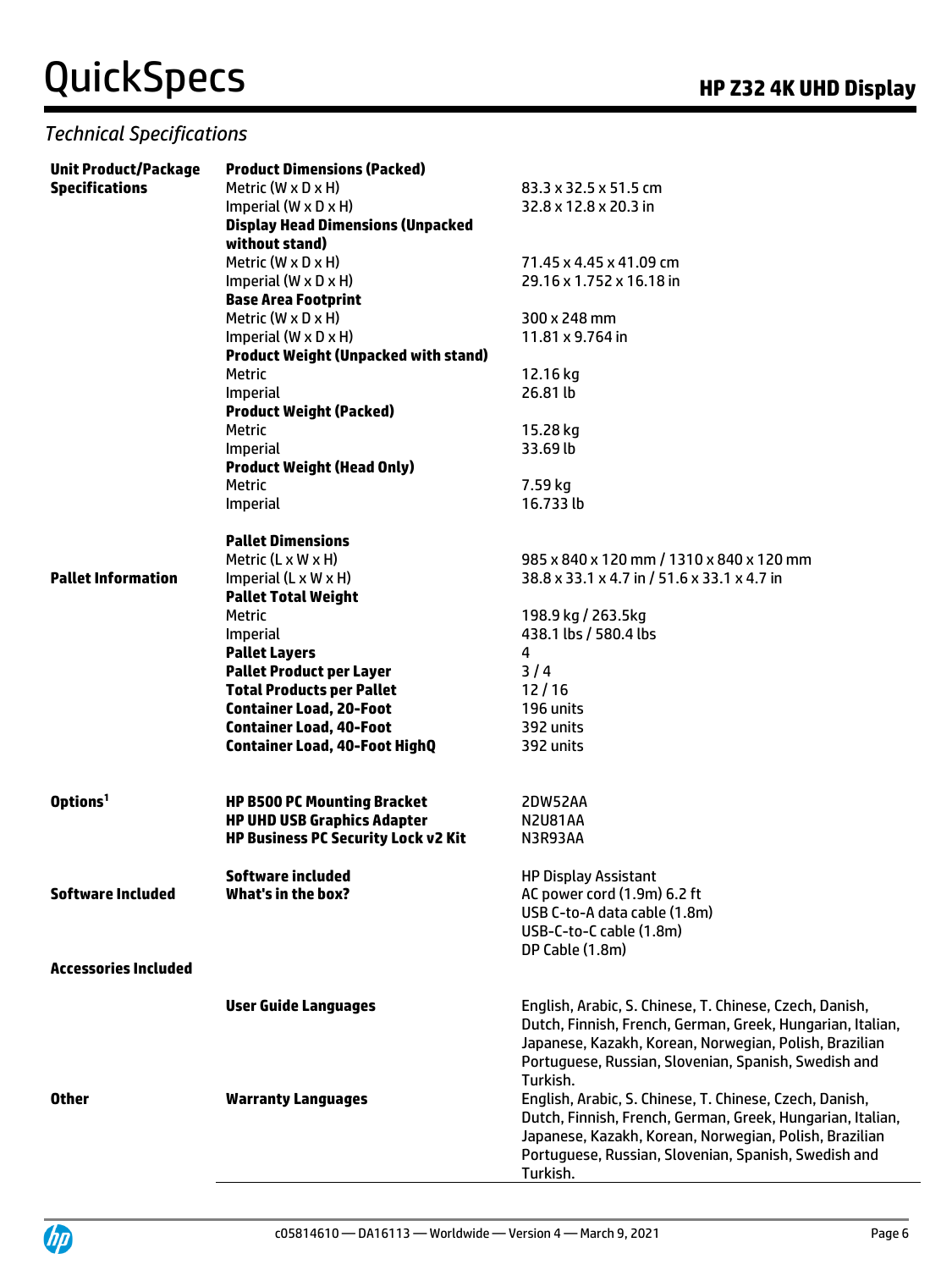#### *Technical Specifications*

**Service and Warranty** Protected by HP, including a 3 year standard limited warranty. Optional HP Care Pack Services are extended service contracts that extend your protection beyond the standard warranties.<sup>2</sup>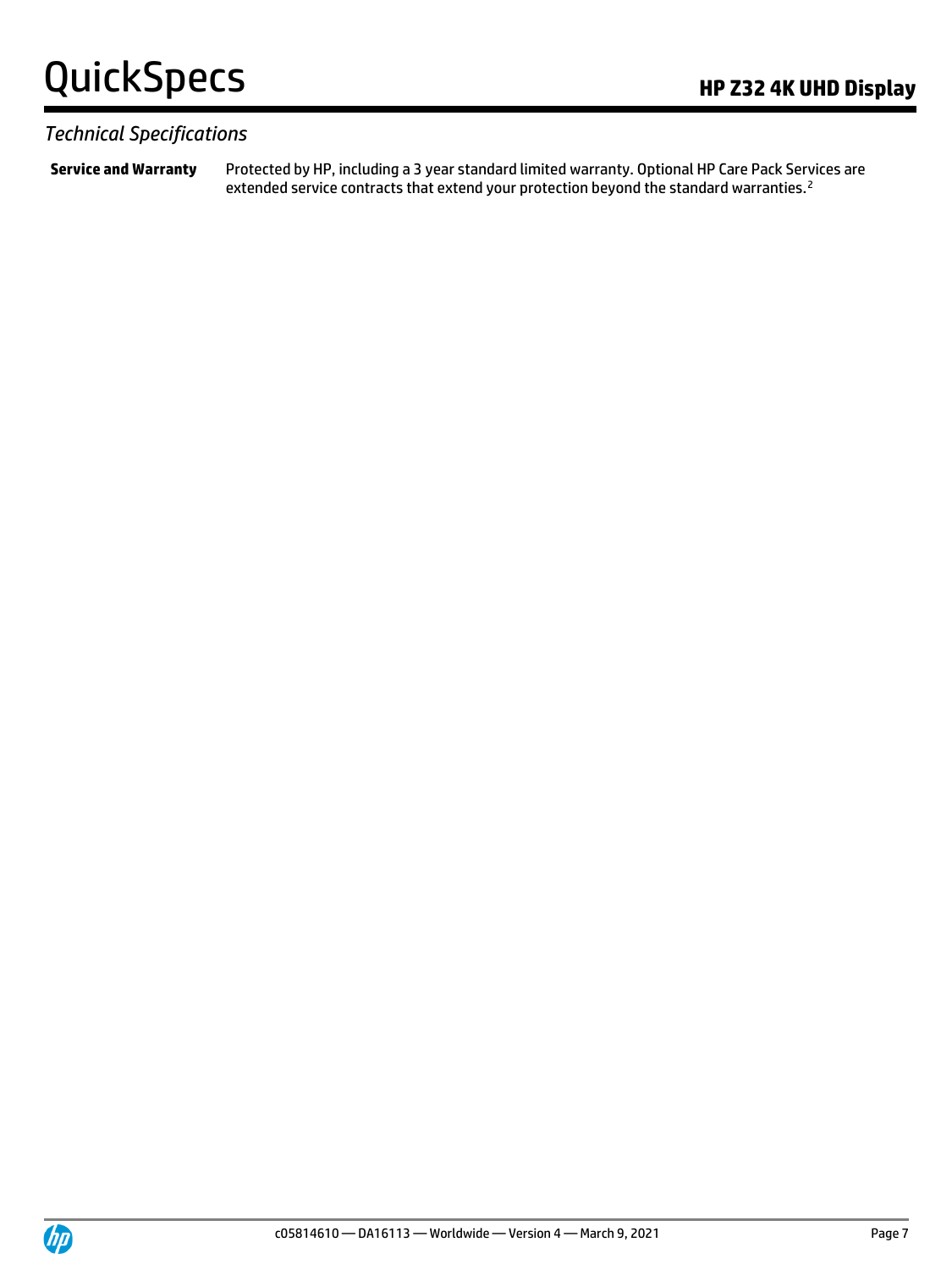### *Technical Specifications*

Copyright © 2019 HP Development Company, L.P.

The information contained herein is subject to change without notice. The only warranties for HP products are set forth in the express limited warranty statements accompanying such products. Nothing herein should be construed as constituting an additional warranty. HP shall not be liable for technical or editorial errors or omissions contained herein. DisplayPort™ and the DisplayPort™ logo are trademarks owned by the Video Electronics Standards Association (VESA®) in the United States and other countries. ENERGY STAR is a registered trademark owned by the U.S. Environmental Protection Agency. USB Type-C™ and USB-C™ are trademarks of USB Implementers Forum.

- 1. Sold separately. See product QuickSpecs for exact device and display compatibility.
- 2. HP Care Packs are sold separately. Service levels and response times for HP Care Packs may vary depending on your geographic location. Service starts on date of hardware purchase. Restrictions and limitations apply. For details, visit http://www.hp.com/go/cpc. HP services are governed by the applicable HP terms and conditions of service provided or indicated to Customer at the time of purchase. Customer may have additional statutory rights according to applicable local laws, and such rights are not in any way affected by the HP terms and conditions of service or the HP Limited Warranty provided with your HP Product.